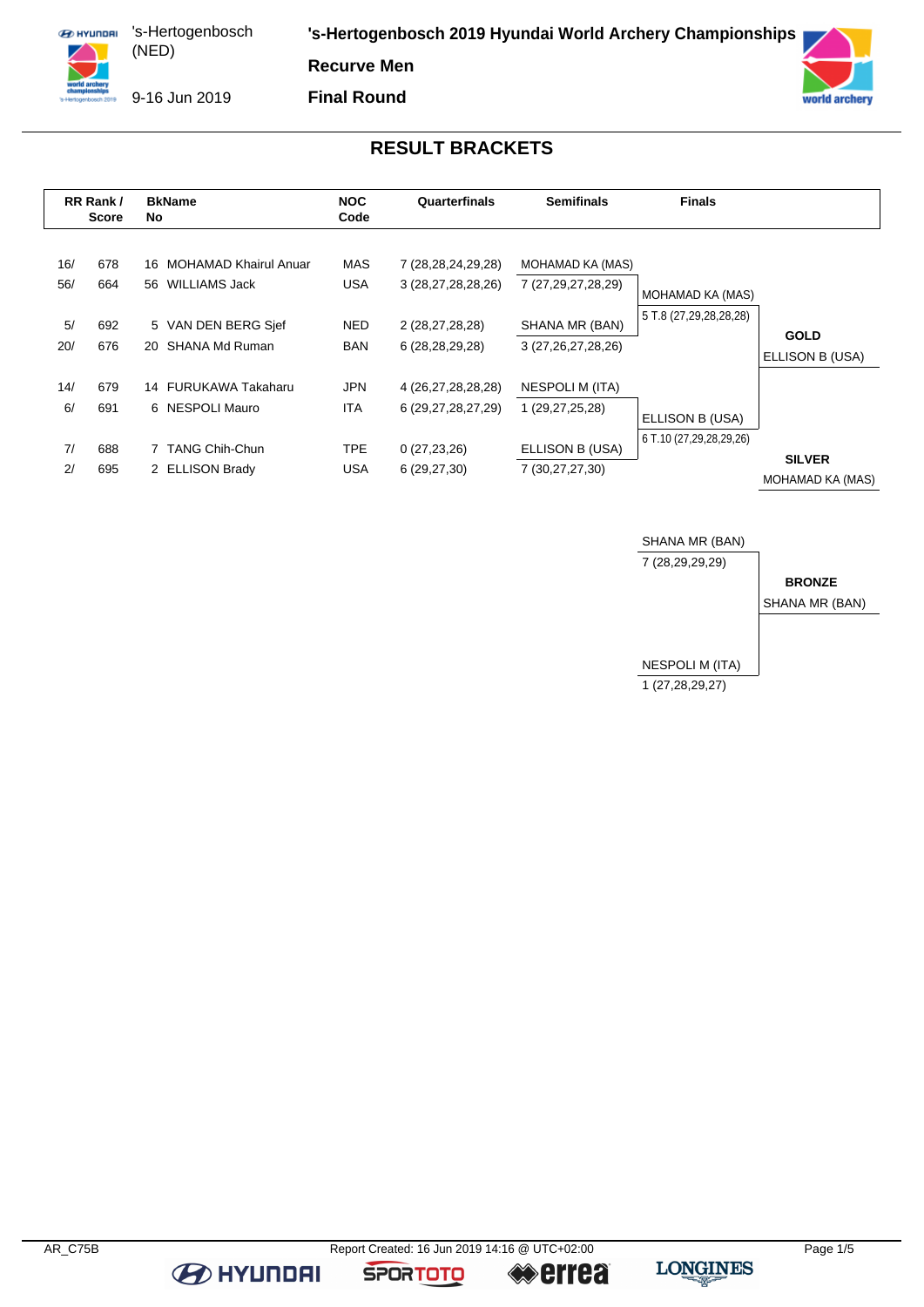

's-Hertogenbosch (NED) 

**'s-Hertogenbosch 2019 Hyundai World Archery Championships**

**Recurve Men**

9-16 Jun 2019

**Elimination Round**



#### **RESULT BRACKETS**



**BO HYUNDAI** 

**SPORTOTO** 

≪errea

**LONGINES**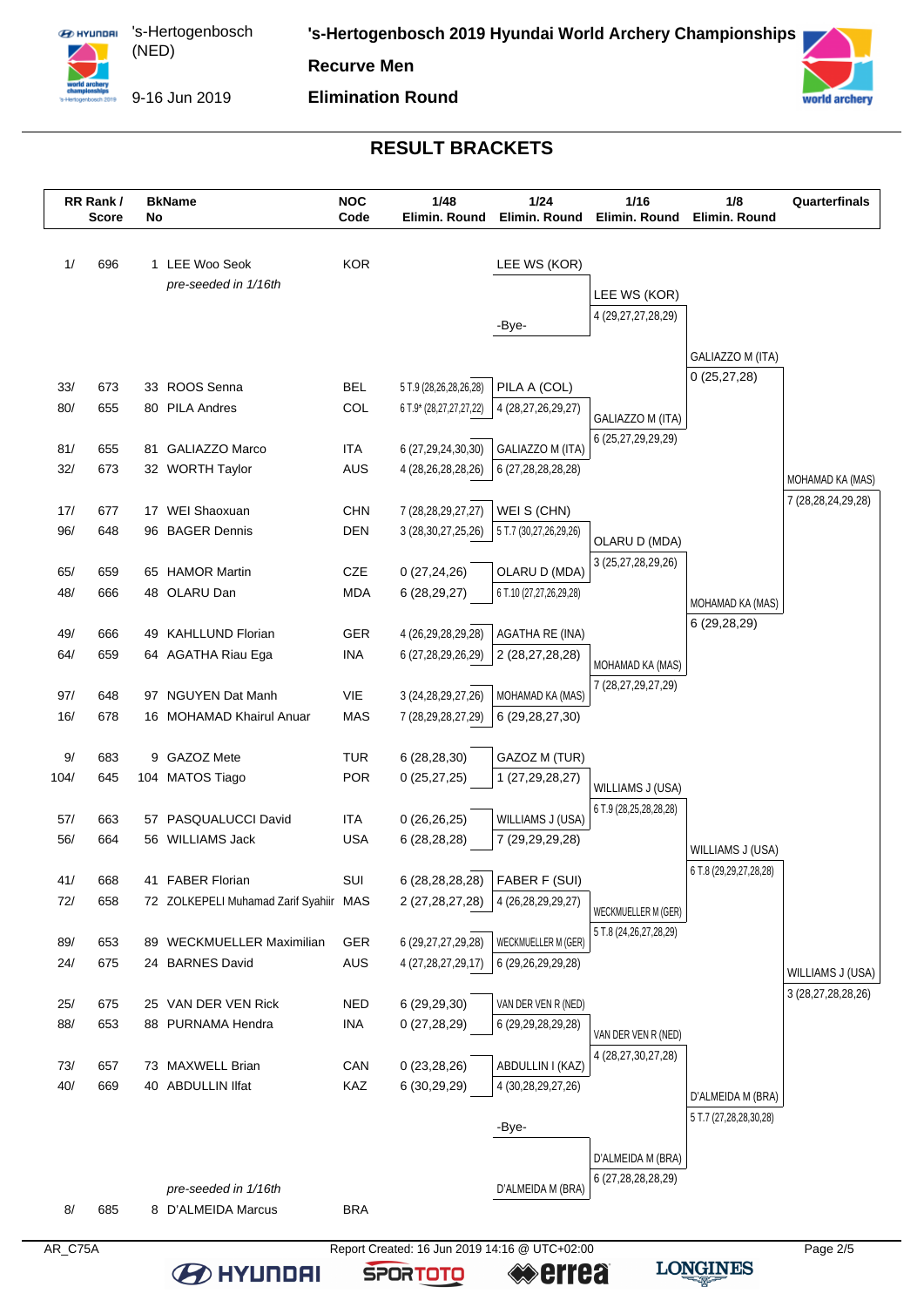

's-Hertogenbosch (NED) 

**'s-Hertogenbosch 2019 Hyundai World Archery Championships**

**Recurve Men**

9-16 Jun 2019

**Elimination Round**



### **RESULT BRACKETS**

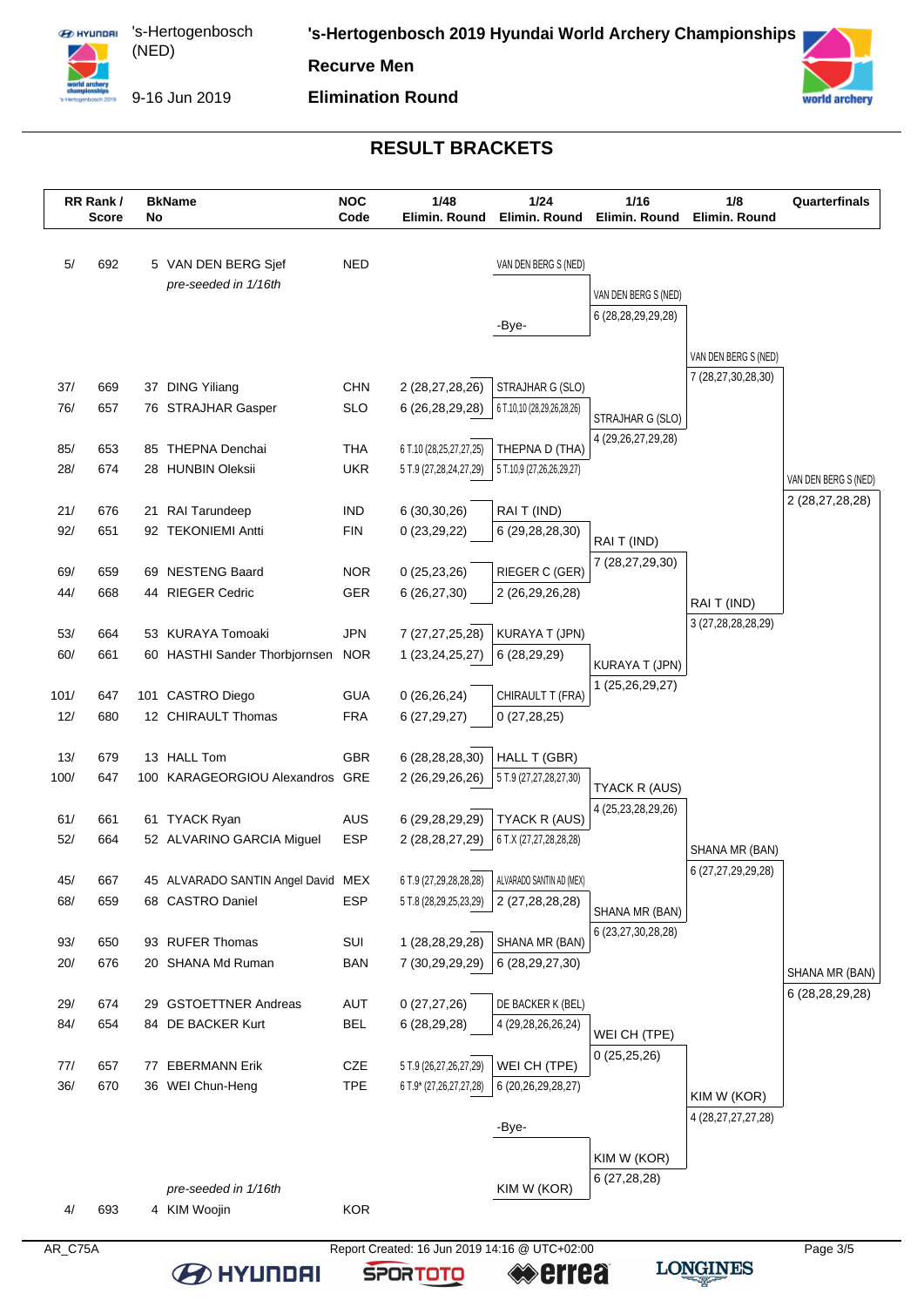

**ED HYUNDRI** 's-Hertogenbosch (NED) 

**'s-Hertogenbosch 2019 Hyundai World Archery Championships**

**Recurve Men**

9-16 Jun 2019

**Elimination Round**



# **RESULT BRACKETS**

|            | RR Rank/<br><b>Score</b> | No | <b>BkName</b>                                          | <b>NOC</b><br>Code       | 1/48<br>Elimin. Round                         | 1/24<br>Elimin, Round               | 1/16<br>Elimin. Round            | 1/8<br>Elimin. Round                   | Quarterfinals                          |
|------------|--------------------------|----|--------------------------------------------------------|--------------------------|-----------------------------------------------|-------------------------------------|----------------------------------|----------------------------------------|----------------------------------------|
|            |                          |    |                                                        |                          |                                               |                                     |                                  |                                        |                                        |
| 3/         | 693                      |    | 3 LEE Seungyun                                         | <b>KOR</b>               |                                               | LEE S (KOR)                         |                                  |                                        |                                        |
|            |                          |    | pre-seeded in 1/16th                                   |                          |                                               |                                     | LEE S (KOR)                      |                                        |                                        |
|            |                          |    |                                                        |                          |                                               | -Bye-                               | 5 T.8 (28,28,28,29,29)           |                                        |                                        |
|            |                          |    |                                                        |                          |                                               |                                     |                                  |                                        |                                        |
|            |                          |    |                                                        |                          |                                               |                                     |                                  | MUSSAYEV S (KAZ)<br>4 (25,28,27,28,26) |                                        |
| 35/        | 670                      |    | 35 MUSSAYEV Sanzhar                                    | KAZ                      | 6 (27,29,28,28)                               | MUSSAYEV S (KAZ)                    |                                  |                                        |                                        |
| 78/        | 656                      |    | 78 GAFUROV Zokirjon                                    | <b>UZB</b>               | 2 (30,27,26,26)                               | 6 (29,29,27)                        | MUSSAYEV S (KAZ)                 |                                        |                                        |
| 83/        | 655                      |    | 83 VAZIRI TEYMOORLOOEI Milad                           | IRI                      | 5 T.9 (29,28,27,23,27)                        | HAVELKO Y (UKR)                     | 6 T.9 (26,28,30,30,25)           |                                        |                                        |
| 30/        | 673                      |    | 30 HAVELKO Yuriy                                       | <b>UKR</b>               | 6 T.10 (25,28,25,29,29)                       | 0(28, 28, 25)                       |                                  |                                        |                                        |
|            |                          |    |                                                        |                          |                                               |                                     |                                  |                                        | FURUKAWA T (JPN)<br>4 (26,27,28,28,28) |
| 19/        | 677                      |    | 19 MAKHNENKO Artem                                     | <b>RUS</b>               | 6(29, 28, 27)                                 | MAKHNENKO A (RUS)                   |                                  |                                        |                                        |
| 94/        | 649                      |    | 94 REMAR Alen                                          | CRO                      | 0(24,27,25)                                   | 6 (29, 30, 27, 28)                  | MAKHNENKO A (RUS)                |                                        |                                        |
| 67/        | 659                      | 67 | <b>ISLAM Md Tamimul</b>                                | <b>BAN</b>               | 2 (27,28,28,26)                               | WIJLER S (NED)                      | 0(23,29,26)                      |                                        |                                        |
| 46/        | 667                      | 46 | <b>WIJLER Steve</b>                                    | <b>NED</b>               | 6 (30,28,28,27)                               | 2 (27,29,28,26)                     |                                  |                                        |                                        |
|            |                          |    |                                                        |                          |                                               |                                     |                                  | FURUKAWA T (JPN)                       |                                        |
| 51/        | 665                      |    | 51 SOTO Ricardo                                        | CHI                      | 4 (28,27,26,28,27)                            | STANWOOD T (USA)                    |                                  | 6 (26,27,28,27,29)                     |                                        |
| 62/        | 660                      |    | 62 STANWOOD Thomas                                     | <b>USA</b>               | 6 (25, 30, 29, 27, 29)                        | 2 (28,29,26,27)                     | FURUKAWA T (JPN)                 |                                        |                                        |
|            |                          |    |                                                        |                          |                                               |                                     | 6 (29,30,29)                     |                                        |                                        |
| 99/<br>14/ | 647<br>679               |    | 99 VALLADONT Jean-Charles<br>14 FURUKAWA Takaharu      | <b>FRA</b><br><b>JPN</b> | 2 (30,28,24,28)<br>6 (28,29,28,29)            | FURUKAWA T (JPN)<br>6 (30,28,28,29) |                                  |                                        |                                        |
|            |                          |    |                                                        |                          |                                               |                                     |                                  |                                        |                                        |
| 11/        | 681                      |    | 11 DUENAS Crispin                                      | CAN                      | 6(29, 27, 29)                                 | DUENAS C (CAN)                      |                                  |                                        |                                        |
| 102/       | 646                      |    | 102 CARNEIRO Nuno                                      | <b>POR</b>               | 0(27,26,23)                                   | 6 (28,27,29,28,27)                  | <b>DUENAS C (CAN)</b>            |                                        |                                        |
|            |                          |    |                                                        |                          |                                               |                                     | 6(24, 28, 30)                    |                                        |                                        |
| 59/<br>54/ | 662                      | 59 | <b>RUBEL Mohammad Hakim Ahmed</b><br>54 WISE Alexander | <b>BAN</b>               | 2 (28, 28, 25, 25)                            | WISE A (GBR)                        |                                  |                                        |                                        |
|            | 664                      |    |                                                        | <b>GBR</b>               | 6 (28,28,26,29)                               | 4 (28,27,28,28,27)                  |                                  | DUENAS C (CAN)                         |                                        |
| 43/        | 668                      |    | 43 THAMWONG Witthaya                                   | <b>THA</b>               | 7 (27,29,28,28,28)                            | THAMWONG W (THA)                    |                                  | 0(26, 27, 28)                          |                                        |
| 70/        | 659                      |    | 70 KLEIN Pit                                           | <b>LUX</b>               | 3 (27,26,21,29,26)                            | 7 (29,30,30,24,28)                  | THAMWONG W (THA)                 |                                        |                                        |
|            |                          |    |                                                        |                          |                                               |                                     | 0(23, 27, 27)                    |                                        |                                        |
| 91/        | 652                      |    | 91 MACHER David                                        | AUT                      | 1 (26,28,23,27)                               | DENG YC (TPE)                       |                                  |                                        |                                        |
| 22/        | 676                      |    | 22 DENG Yu-Cheng                                       | <b>TPE</b>               | 7 (27,28,27,28)                               | 3 (29, 28, 24, 26, 27)              |                                  |                                        | NESPOLI M (ITA)                        |
| 27/        | 674                      |    | 27 MUTO Hiroki                                         | <b>JPN</b>               | 6 (27,30,29,27,28)                            | MUTO H (JPN)                        |                                  |                                        | 6 (29,27,28,27,29)                     |
| 86/        | 653                      |    | 86 BANDA Arpad                                         | <b>HUN</b>               | 4 (29, 26, 27, 27, 28)                        | 5 T.9 (29,27,28,26,26)              |                                  |                                        |                                        |
|            |                          |    |                                                        |                          |                                               |                                     | AK S (TUR)<br>4 (26,25,29,28,28) |                                        |                                        |
| 75/        | 657                      |    | 75 OLIVEIRA Bernardo                                   | <b>BRA</b>               | 4 (28, 28, 27, 26, 26)                        | AK S (TUR)                          |                                  |                                        |                                        |
| 38/        | 669                      |    | 38 AK Samet                                            | <b>TUR</b>               | 6 (28, 28, 27, 30, 26)                        | 6 T.9* (29,26,25,28,29)             |                                  | NESPOLI M (ITA)                        |                                        |
|            |                          |    |                                                        |                          |                                               |                                     |                                  | 6 (29,28,29)                           |                                        |
|            |                          |    |                                                        |                          |                                               | -Bye-                               |                                  |                                        |                                        |
|            |                          |    |                                                        |                          |                                               |                                     | <b>NESPOLI M (ITA)</b>           |                                        |                                        |
|            |                          |    | pre-seeded in 1/16th                                   |                          |                                               | <b>NESPOLI M (ITA)</b>              | 6 (29, 27, 29, 27, 28)           |                                        |                                        |
| 6/         | 691                      |    | 6 NESPOLI Mauro                                        | <b>ITA</b>               |                                               |                                     |                                  |                                        |                                        |
| AR_C75A    |                          |    |                                                        |                          | Report Created: 16 Jun 2019 14:16 @ UTC+02:00 |                                     |                                  |                                        | Page 4/5                               |

**errea** 

**SPORTOTO** 

**B** HYUNDAI

**LONGINES**